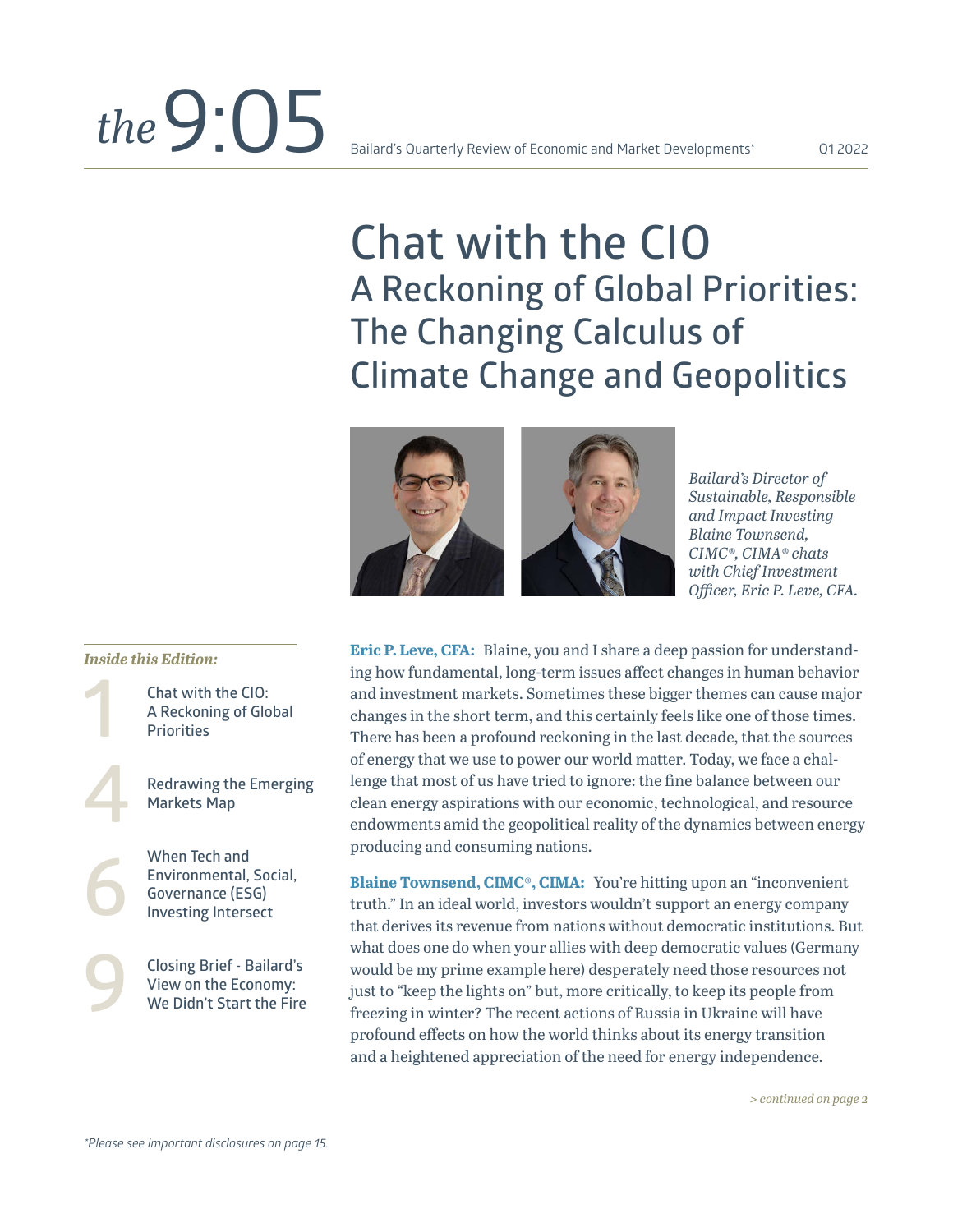Transitioning from unsavory suppliers is one step, but doing it quickly probably means a greater use of "dirty" energy sources. That said, in the long run, the conflict is likely to accelerate innovation and adoption of cleaner alternative solutions.

**Eric:** For Germany to decrease its energy dependence on Russia, it needs to wean itself from the Nord Stream I gas pipeline, which for the past ten years has supplied 30% of the nation's natural gas. Russia also provides more than 50% of Germany's coal. What we're currently hearing is that Germany's ambitious goal is to end imports of Russian oil and coal this year, and natural gas by 2024. The key here is that nations can't simply flip a switch and change their energy infrastructure. If their systems are geared toward natural gas usage, it is hard to quickly transition to new sources, so generally this means finding new sources of natural gas. But, some power plants can make the switch of their fuel source from natural gas to coal. Since coal is found in many places, and is easier to transport than natural gas, we will likely see increased use of coal burning to generate needed power in Europe in the short term.

Indeed, the immediate solutions to this puzzle will likely have offsetting effects from an environmental perspective. Governments should, and may, push their populations to decrease energy use in the near term. For those old enough to remember 1973, they'll recall gasoline rationing and lower speed limits, along with raising thermostats in the summer and lowering them in winter. But so far this hasn't happened. European leaders have simply reduced government duties on fossil fuels to lessen the pain on consumers. It may be that, in this time of populism in Europe, leaders may not have the gumption to burden their peoples. With many consumers at wits end after two years of pandemic constraints, asking for more sacrifices may be politically toxic.

The more obvious near-term solution is that governments across Western Europe will likely seek oil, gas, and coal supplies from any sources they can. An uncomfortable silver lining is that the world's biggest energy consumer is currently using a lot less. China was already expecting sharply lower economic growth this year than last, but with the huge spike in COVID across the country and the virtual lockdown of the world's third most populous city (Shanghai), China's energy consumption will be much lower than normal.

It is seminal events in history that propel rapid change. Russia's hopes of restoring a Greater Russia may lead nations seeking energy security to forge new alliances.

This leaves more resources for the rest of the world, putting a (small) damper on price increases.

**Blaine:** It is seminal events in history that propel rapid change. Russia's hopes of restoring a Greater Russia may lead nations seeking energy security to forge new alliances. Neighbors, allies, and frenemies will quickly react to the heightened risk of an unpredictable and militaristic supplier.

In quick order, Germany has pivoted to a potential new gas deal with the world's largest exporter of liquefied natural gas, Qatar. For now, this seems like a relatively healthy move away from dependency on a dangerous autocratic government toward a nation looking to build bridges with the west, and one becoming a global, rapidly-modernizing autocracy. A broader, multinational sourcing of fuels will provide Germany, and Europe in general, a more dependable flow of natural gas as they transition to next-generation solutions. Indeed, we may look back upon this era as one that helped created a broader array of multilateral relationships among countries that previously shared few bonds.

**Eric:** Looking beyond Germany, the needs and resources of the countries of Europe vary dramatically. Nations such as France and Sweden generate much of their domestic energy from nuclear power, more than 40% and 30%, respectively. Sweden generates almost one-half of its electricity from hydroelectric sources and about 17% from wind. Denmark generates 45% of its energy from wind. But 45% of Poland's energy comes from coal and much of the rest from natural gas, both primarily imported from Russia.

As a transitional solution to even more sustainable solutions, nuclear could play a key role across much of the European continent. But instead of the large-scale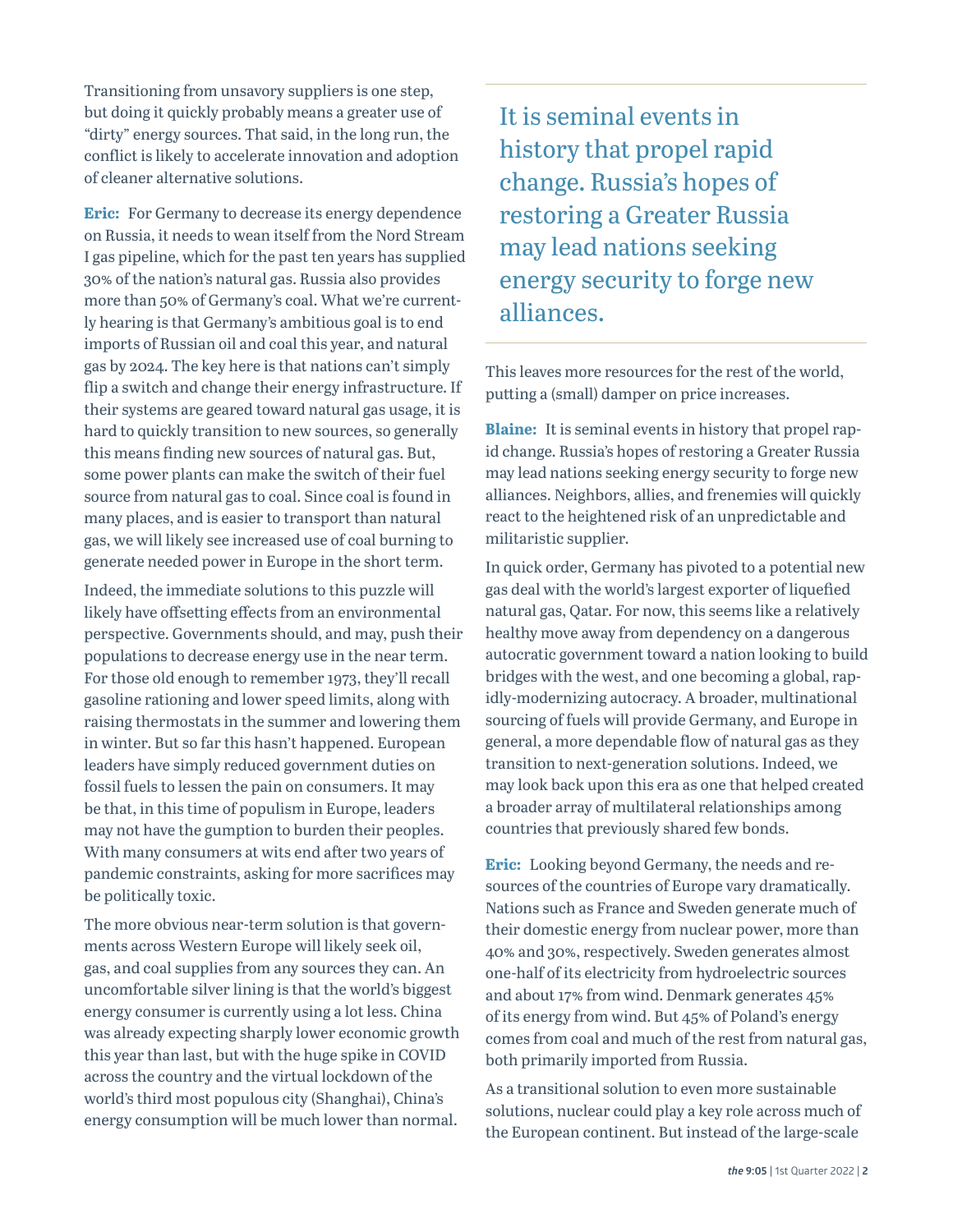History books 30 years from now may see this as the moment that resource-rich autocratic nations began to lose their stranglehold over the world and the moment that the net-zero movement got teeth.

plants that take years and decades for approval and construction, a new generation of nuclear plants called small modular reactors (SMRs) can be constructed in as little as 500 days. These plants have much smaller physical footprints and use their nuclear fuel more effectively, leading to much less spent fuel needing to be sequestered. A single one of these SMRs can provide energy for more than 300,000 homes. Still, we are seeing countries such as the United Kingdom push for the newer-generation large scale nuclear plants as a step to wean themselves off imported natural gas.

But Blaine, I'd argue that the more exciting potential outcome of this crisis is the potential for an accelerated path to truly local and sustainable forms of energy generation.

**Blaine:** And so we get to a critical point. As the "trade cold war" with China over the past few years motivates countries and companies to depend less on foreign suppliers and bring manufacturing closer to home, Russia's aggressions will likely accelerate the transition to renewable energy sources, many of which can be produced domestically, depending on one's geography and geology. This will not be easy. It will require multitrillion-dollar global investments. The acceleration of this transition is one reason we continue to be supportive of companies that benefit from this broad infrastructure transition.

And it is this longer-term scenario that is exciting for me. In the same manner that World War II led to the formation of the United Nations and to historic capital spending globally, or how increased globalization and increased trade did the same in the early 2000s, we are on the brink of an historic, secular investment

in alternative fuels that now has a critical catalyst. Primary capital expenditures for energy have been falling globally for eight years since the previous oil price spike above \$100 per barrel. But now we have dual needs: increasing natural gas and other carbon-based energy infrastructure in the intermediate term, while at the same time developing next-generation energy sources that support longer-term goals of net zero emissions. These efforts can create energy independence for a broader range of countries.

Global expenditures for these two efforts may quickly surpass the previous peak of energy infrastructure spending of about \$2 trillion annually in order to supply the world's *still growing* energy needs. Goldman Sachs estimates that it will take \$56 trillion of investment through 2050 to build a credible, global clean energy infrastructure. It is a tragedy that the invasion of a sovereign nation has been required to jumpstart this, but it isn't all that dissimilar to the revolution in automobile gas efficiency spurred by the 1973 Arab-Israeli War and OPEC's oil embargo against the United States. History books 30 years from now may see this as the moment that resource-rich autocratic nations began to lose their stranglehold over the world and the moment that the net-zero movement got teeth.

**Eric:** Blaine, thanks so much for sharing your insights. As Winston Churchill said, "never let a good crisis go to waste."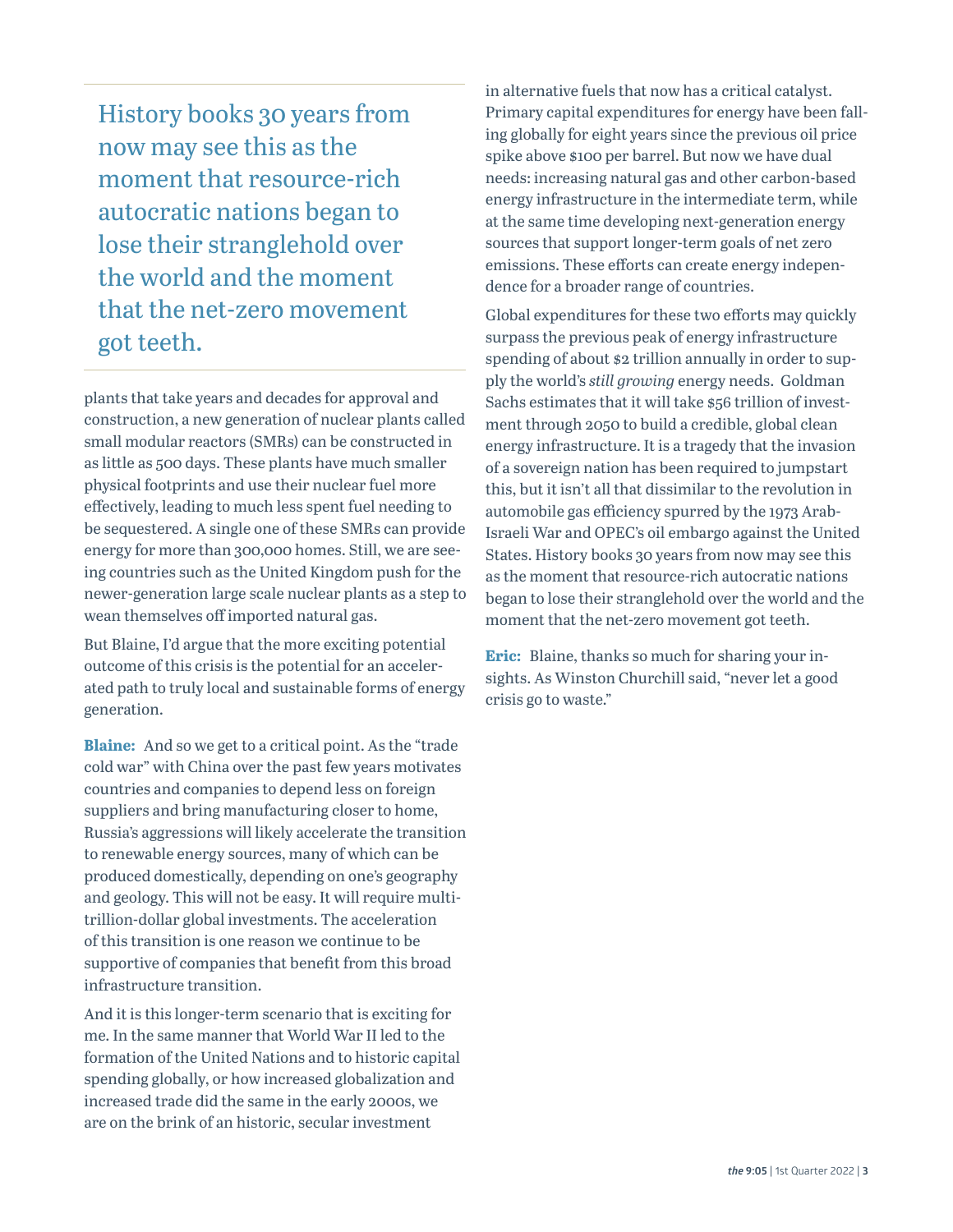## **Redrawing the Emerging Markets Map**

*Anthony R. Craddock, Senior Vice President of International Equity Research, highlights the changing Emerging Markets landscape amid geopolitical and economic volatility related to Russia and China.*

For all its potential, emerging markets (EM) as an asset class has been more a source of risk than reward over the past year. Russia and China are the two EM countries creating the most uncertainty for stock investors, as their actions have added significantly to geopolitical and economic tensions worldwide. Russia's swift relegation to global pariah has brought—among many other consequences—exclusion from the standard stock market indices. Meanwhile, China remains the EM index heavyweight, even after its recent dramatic share declines that were spurred in part by the government's heavy-handed regulation of the corporate sector.

In navigating this shifting landscape, an active investment manager can't simply choose countries and companies based on attractive valuations and growth prospects, or trust the metrics used and the efficient allocation of global capital to produce a successful result. Instead, it seems prudent to place primary importance on politics and governance, removing certain firms (and possibly entire markets) from consideration and tailoring a unique policy for China as the dominant constituent.

### **Evaluating "Countries First" takes on a new meaning**

Russia's wholesale invasion of Ukraine surprised many Western analysts—those expecting a limited eastern incursion—in its brute force, and has surprised again with its incompetence. For President Vladimir Putin, war has delivered coordinated sanctions from a rejuvenated U.S.-European alliance as well as more Russian casualties in one month than were suffered during a decade in Afghanistan. For the rest of the world: a humanitarian crisis as millions of refugees flee for Poland and parts West; rising energy prices feeding alreadyhigh inflation and threatening recession; and the revived specter of a nuclear standoff between the old Cold War superpowers, largely absent for a generation.

As a destination of interest to equity investors, Russia was already greatly diminished, having seen its weight in the MSCI Emerging Markets Index drop from a high of 11% in mid-2008 to just over 3% pre-invasion. The Russian stock market and ruble collapsed in late February, leading the MSCI Russia Index to lose more than half its value in U.S. dollar terms over the month. The country was then removed from the overall EM Index in March as sanctions made share trading virtually impossible.

With Russia becoming increasingly cut off from the rest of the world, one looming question is how far China will go in providing an economic lifeline or even military support to the country it had earlier declared a "no limits" strategic partner. China-watchers already had plenty to worry about prior to this. Following the Hong Kong protests of 2019-2020, Beijing imposed a national security law that effectively ended the "one country, two systems" principle a quarter-century ahead of schedule. Although he did not provide a timetable, President Xi Jinping vowed last year that China will achieve "reunification" with Taiwan. China's military has been probing airspace over the island and testing the waters of the South China Sea; one hopes that Russia's experience underlines the difficulties that motivated and well-supplied homeland defenders can cause for a large, but largely untested, aggressor. On the economic front, China's maintenance of its (ultimately untenable) zero-COVID policy, requiring lockdowns of cities as important to the global supply chain as Shenzhen and Shanghai, kept upward pressure on consumer prices and put a brake on trade and commerce.

#### **The shifting sands of the EM Index**

China's importance in the EM Index has grown dramatically over the last 15 years. In fact, back in late 2006, Russia was the larger index component. Stretches of outperformance and, more to the point, a stream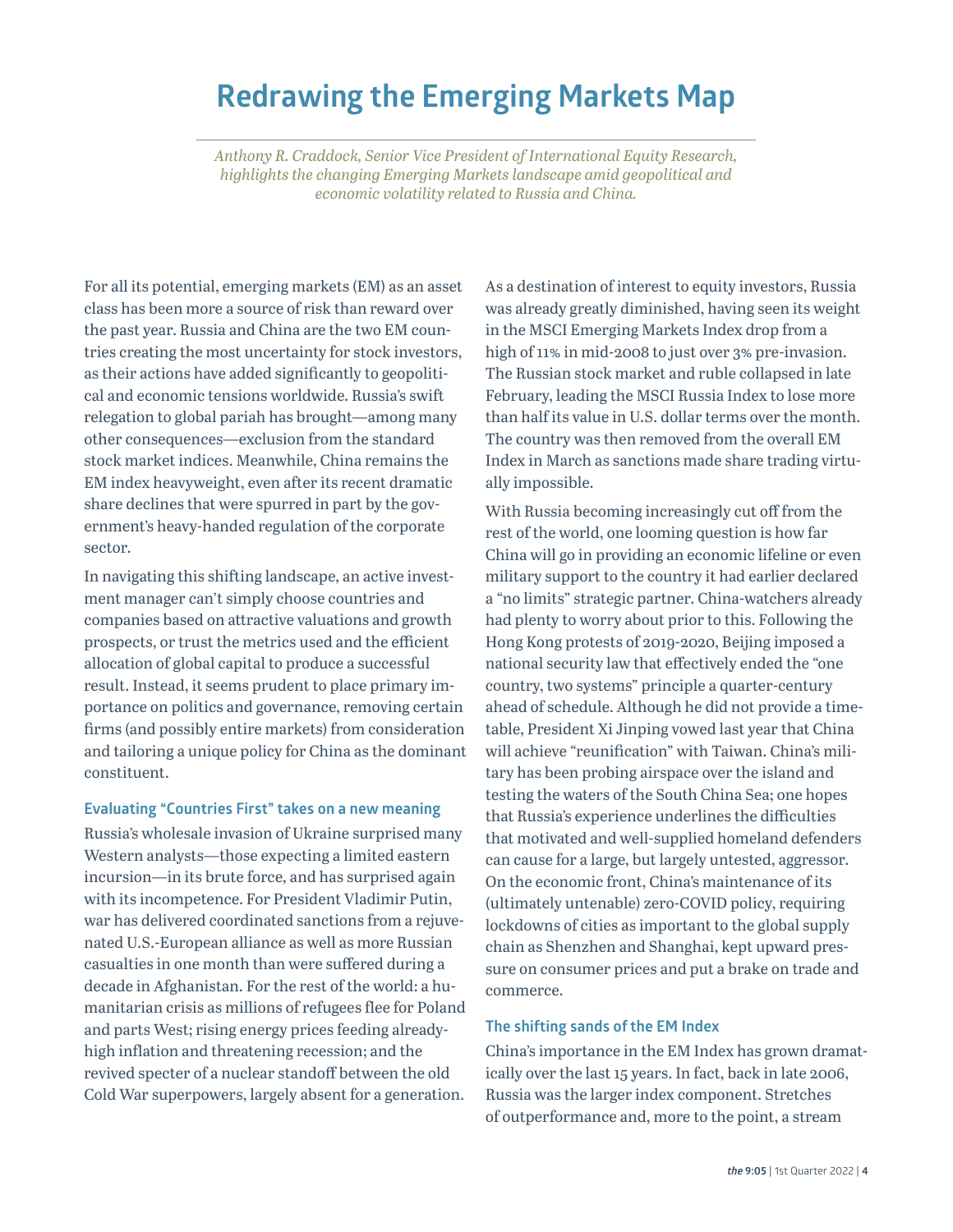of new and newly-included equity listings brought China's weighting to 30% by the end of 2017. Then, in 2018, MSCI began tapping into the huge pool of mainland A-shares, including them in indices alongside the country's Hong Kong and U.S. listings. China's weight peaked at 43% late in 2020, helped by strong returns out of the pandemic by its internet and ecommerce giants, as steady growers that fit into the "stay at home" investment thesis were much in favor globally. Intensifying government regulation—across technology as well as many other sectors of the economy—helped bring about the recent period's sharp market decline, taking country weight back down to 30% by the end of Q1 2022.

With its combination of size and volatility, China has a huge influence on overall EM Index moves, making "China policy" arguably the most critical and difficult decision to make. At its high point in 2020, managers could factor in further A-share inclusion and extrapolate a near-future weight above 60% for the China juggernaut. It was then fair to ask if the EM Index would continue to behave as a diversified group at all, or become more akin to a single-country vehicle.

Currently the worry is in the opposite direction: how much further downside risk does the country embody, starting at nearly one-third of the total Index? Chinese leadership appears willing to put economics and financial interests to one side when it feels the need to reinforce the primacy of the Party over business and society. The lack of legal protection for private property (including foreign firms' intellectual property) has been an ongoing source of tension with other nations, not least America. The U.S. government has delisted or restricted investment in shares deemed linked to "Chinese military companies" and regulators have been increasing their scrutiny of Chinese listings in New York. There has been very recent (early April) progress on sharing of company audit data that could break the stalemate on listings. And plans announced in March to ease the regulatory crackdown, support the real estate sector, and relax COVID restrictions sparked a historic one-day rally. In the EM context, China is too big to ignore, but outright bullishness should be underpinned by more such indications of "market-friendly" improvements.

Now that Russia is out, the weight of MSCI's Emerging Europe region stands at less than 2%, in "safe to ignore" territory even for managers with a dedicated EM For an active manager, [...] by now it should be clear that individual country choices matter a great deal.

mandate. It is therefore possible to squint at the bigpicture view and see two super-regions, each with a distinct investment theme. For the first, combine Latin America with Middle East & Africa and Southeast Asia (mainly Indonesia and Thailand) to get the "old school" EM mix of commodity exposure and sensitivity to U.S. dollar strength. For the other, the rest of Emerging Asia (think China, Korea, Taiwan, and India) offers an emphasis on technology and innovation that has held greater relevance in recent years.

### **Questions and choices ahead**

Given that energy-led inflation is on the rise with pressures likely to persist, investors might ask if we are about to witness a replay of the mid-2000's "peak oil" and commodity super-cycle. Will the old school become new again, as resource producers become the next EM darlings and index drivers? Or will growth and tech regain and retain the bulletproof armor worn over much of recent history? The savvy EM manager will probably highlight to clients the benefits of owning a piece of both high-potential outcomes, and this is also the case to make for passive index or ETF investments.

For an active manager, whichever of the super-regions proves ascendant, by now it should be clear that individual country choices matter a great deal. Seeking out cheap and profitable companies wherever they are found—"holding your nose" to ignore reckless or unsavory or unaccountable leadership—is an approach that puts a false veneer of sophistication over a fundamental naivete.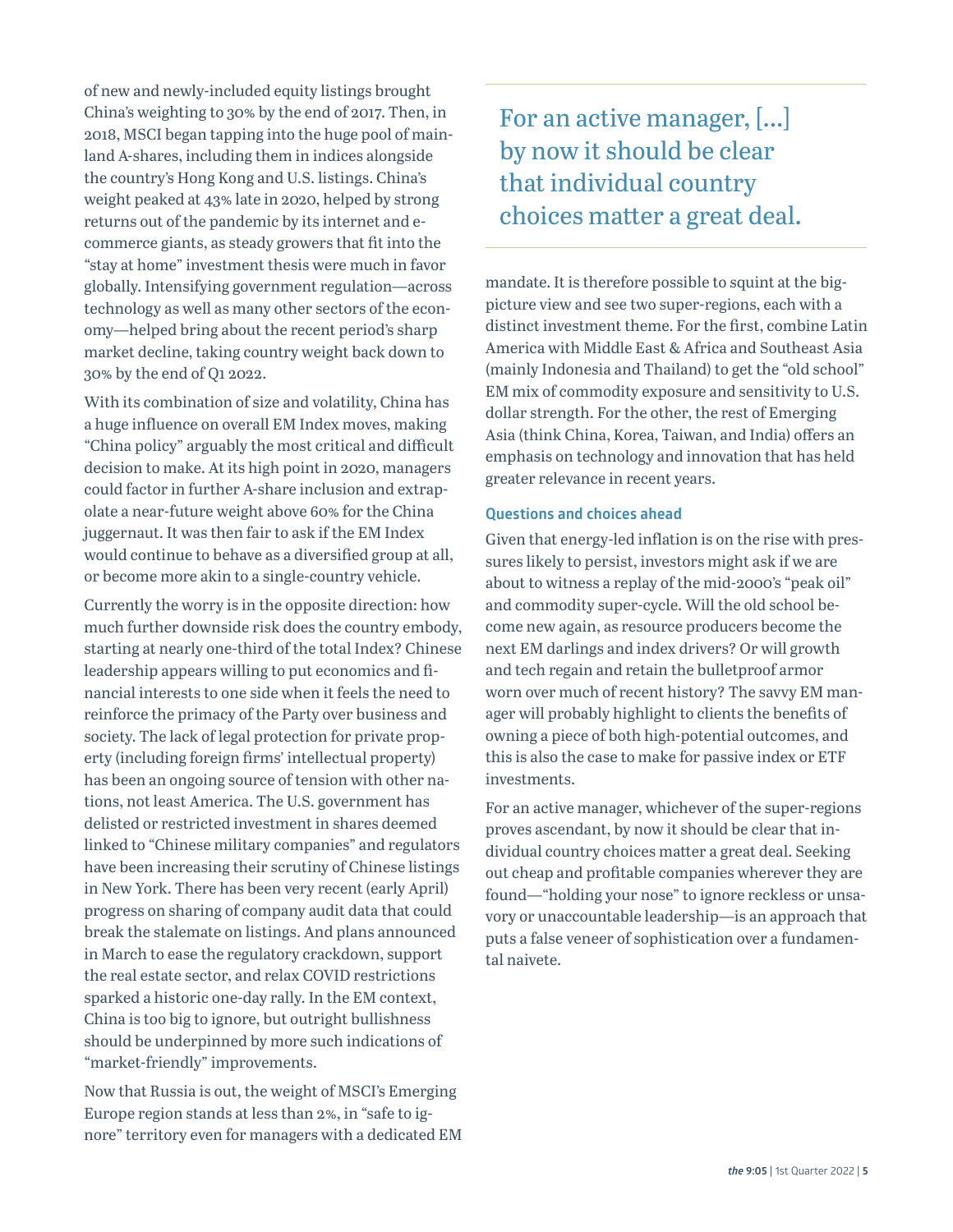# **When Tech and Environmental, Social, Governance (ESG) Investing Intersect**

*Dave Harrison Smith, CFA, Executive Vice President, Domestic Equities and lead Portfolio Manager of Bailard's technology strategies, explores the subtleties and depth required to uncover tech companies that are both high quality and responsible.* 

**Build fast and break things** is a common mantra among technology leaders. It speaks to the rapid pace of innovation and the fearless embrace of failure as a mere step in the overall process. Like the laws of physics, change is one of the few constants in tech. The last decade has illustrated how quickly the sector can evolve, as well as how massive the implications can be for our society. The scope and scale of today's technology companies means that policies created, as well as actions taken, can have enormous global repercussions. Whether these implications are for the betterment of society is a rather complicated topic, making the unwritten contract between society and technology more crucial than it's ever been.

Investors often believe there is a trade-off between companies that "do good" and stocks that outperform. We couldn't disagree more. In our investment approach, we look for high-quality companies with responsible management teams and a history of strong execution. Within tech specifically, we believe that firms that "do good" have a structural advantage that extends to business results: an ability to build better brands, attract a superior workforce, and less frequently encounter regulatory scrutiny. We maintain that building a responsible investment portfolio in technology can lead to better long-term investment returns via reduced risk and better operating results.

Yet the rapid pace of innovation that we love about the tech sector means responsible investing can be incredibly nuanced and complex. Perhaps the formative example of this occurred in the early days of the semiconductor boom that transformed California's Silicon Valley. Firms that are household names today and technology that is pervasive in our lives was rapidly emerging, and in many cases moving too quickly

We can trace many of the luxuries of modern life to these early scientific developments, but the breakneck pace of innovation meant regulatory bodies were caught playing catch up.

for regulatory bodies to keep up. In 1981, leaks in underground storage tanks were discovered at IBM and Fairchild Semiconductor, which resulted in significant and dangerous water contamination in San Jose and neighboring areas. While the link has never been proven, there have been allegations of a causal connection between these leaks and higher levels of birth defects in San Jose at that time. The discovery prompted not only massive lawsuits, clean-up efforts, and environmental stewardship improvements by the subject firms, but also the development of local and federal regulations to require tech firms to store toxic chemicals in double-walled containers and monitor for leaks.<sup>1</sup> We can trace many of the luxuries of modern life to these early scientific developments, but the breakneck pace of innovation meant regulatory bodies were caught playing catch up.

The complexities of rapidly-developing industries mean that one cannot be dogmatic in approach as an investor. Determining whether a company is "doing good" is not straightforward. Let's take the rideshare industry as a modern-day example of this multifaceted

*<sup>1</sup> https://www.sfgate.com/bayarea/article/The-valley-s-toxic-history-IBM-trial-is-latest-2826844.php*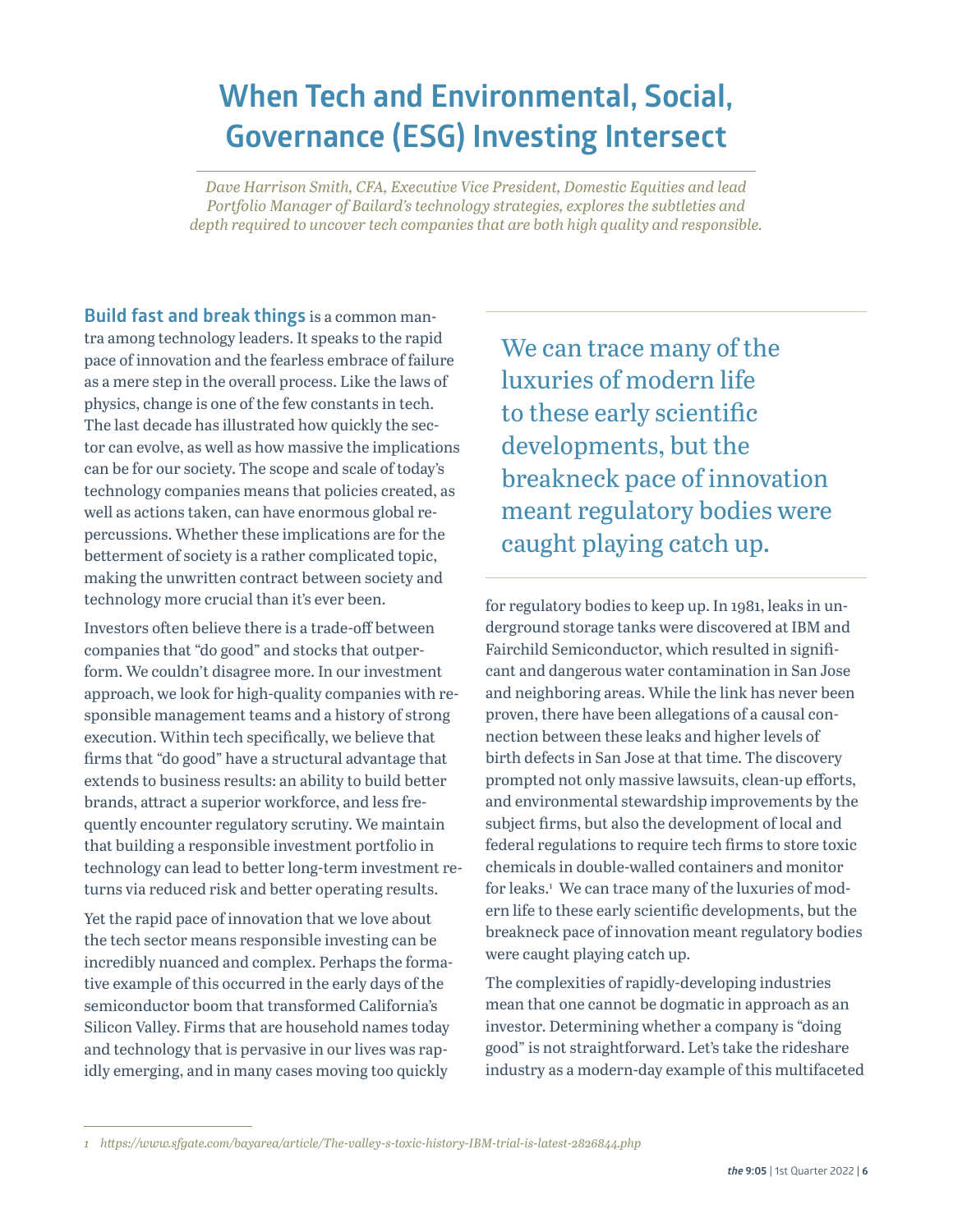issue. Rideshare has exploded into our economy on the back of the ubiquitous availability of mobile phone connectivity and, with that explosive growth, regulators and labor groups have struggled to respond with new guidelines. Often the business model of rideshare companies (the "gig economy" as it is known) generates intense scrutiny from regulators and media, with proponents praising the flexibility it offers and detractors claiming worker exploitation. Yet, studies have shown that the positive societal impact of rideshare is enormous. A recent study from the University of California, Berkeley estimated that the introduction of Uber in major cities reduced traffic fatalities by 4.0% overall and reduced alcohol related fatalities by a remarkable 6.1%.2

How do you reconcile an evolving regulatory environment in a nascent disruptive industry with the long-term potential benefits to society? We believe that the combination of deep sector and ESG expertise can provide crucial industry intelligence and help define what a leader looks like in this space, while helping clearly identify which companies are improving their trajectory and working to define good behavior. The rideshare industry has the potential to provide great benefits to society and shareholders, while also creating a fair and safe working environment for its drivers and passengers. These outcomes are not mutually exclusive. In fact, achieving them all will be the key to long-term growth and profitability. Investors and managers cannot rigidly apply backward-looking metrics to the industry, but instead must 'look under the hood' to understand company and industry nuances and trajectory.

This is no easy feat. At Bailard, we combine our deep technology sector expertise and robust history of ESG management to go above and beyond basic screens and scores. We stand confident that our approach is differentiated in three important ways:

• Non-Standard Data (ESG Capture®). The ESG field has come a long way toward standardization over the last decade. Vendors like MSCI and Sustainalytics provide broad and deep datasets. Yet, as we discussed above, traditional ESG data can be lacking, particularly in small or newly public companies or in industries undergoing rapid

transformation. This underscores the importance of augmenting analysis with non-standard datasets. We have identified several areas within our ESG Capture® process that work well in the technology sector, particularly around workplace sentiment, corporate governance, and real-time controversy monitoring. We believe these alternative indicators of responsible management are highly relevant to the tech sector and provide important complementary perspectives on individual companies. Bailard's work here is always ongoing and we continue to find new ways to innovate and improve our process.

- Transitional Assessments. Subtleties are often not captured in standardized ESG screens. We have noted particular issues with evolving industries and relatively new companies. Our practice is to utilize transitional assessments of technology firms, where we attempt to identify and understand relevant societal, environmental, and governance issues in rapidly changing or nascent industries. For newly-public companies in particular, we have found transitional assessments to be critical, as traditional ESG vendors can have significant gaps in data due to lack of standardized reporting.
- Engagement. We believe investors can influence companies to behave more responsibly, and we are active members of several investor groups including As You Sow, the Ceres Investor Network, the Interfaith Center on Corporate Responsibility, and CDP (formerly known as the Carbon Disclosure Project). In addition to traditional ESG engagement opportunities, Bailard has begun a program to work with public companies where we observe discrepancies between the company's sustainability track record and the stock's vended ESG scores from major providers. Our teams conduct a gap analysis on vendor score discrepancies and discuss our findings with both the vendor and leaders at the target company. We believe this shareholder activism has the potential to positively influence the company's stock price as ESG data is made current, the vended scores rise, and the shareholder base broadens.

*<sup>2</sup> https://www.nber.org/system/files/working\_papers/w29071/w29071.pdf*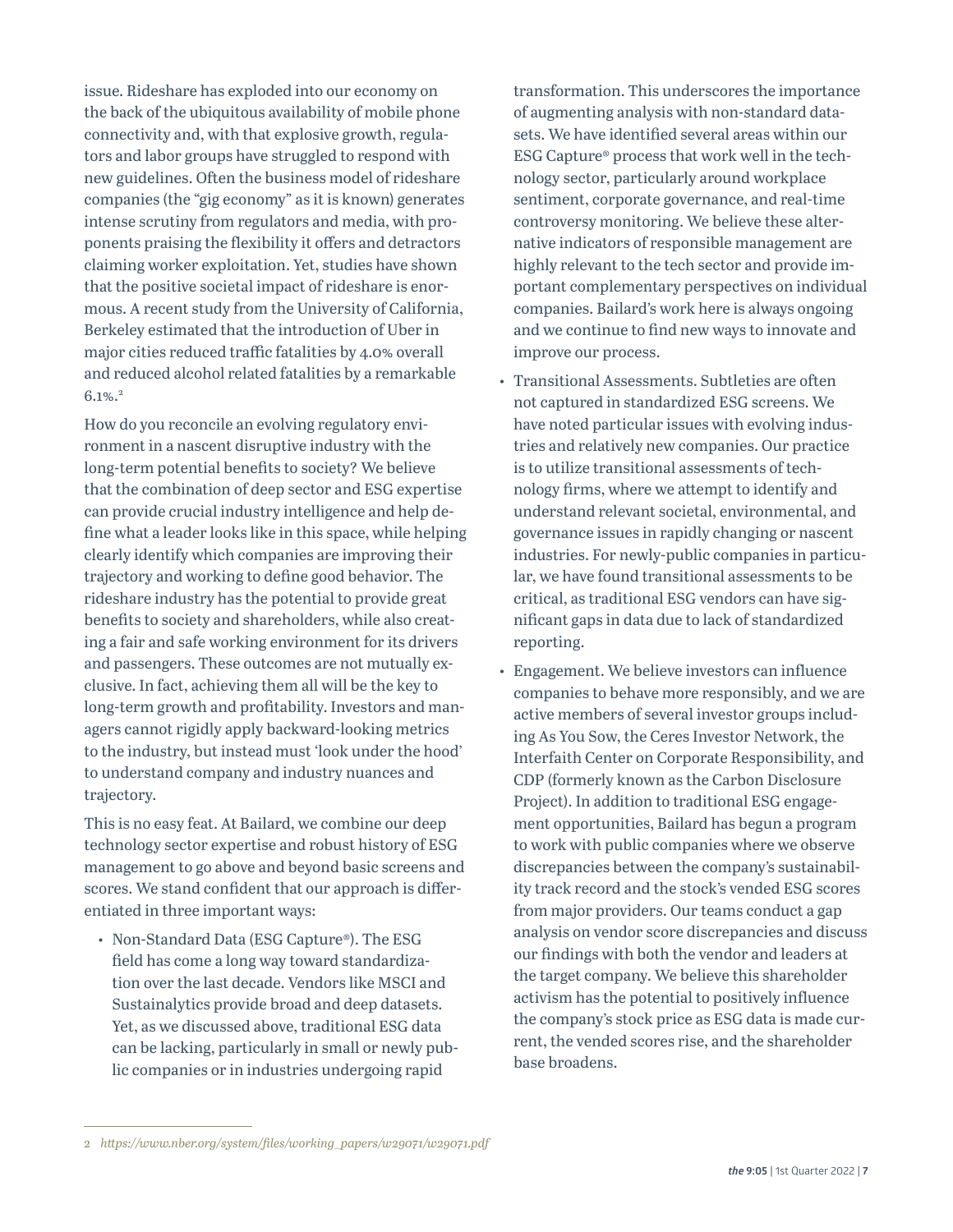"Build fast and break things" can be a powerful guiding principal that results in rapid code and product development. As we've seen, the global influence and power of the technology sector has never been greater, and actions taken by technology firms can reverberate with global ramifications. We believe that technology firms behaving in a responsible manner will not only exhibit lower risk but have increased potential to outperform in the long run. We also believe that investors can express their values and preference for responsibly-run companies through their investment portfolios while achieving competitive returns.

Given the nuance and rapid evolution of industries within technology, a thorough and thoughtful approach is necessary with collaboration between companies, investors, activists, and stakeholders. We are excited to continue our efforts on measuring, evaluating, and engaging with companies to encourage long term, responsible corporate strategies that encompass and benefit all stakeholders. Done right, investors can express their values via their portfolios, engage to influence companies in a positive direction, and achieve competitive returns in a responsible, principled way.

We believe that technology firms behaving in a responsible manner will not only exhibit lower risk but have increased potential to outperform in the long run.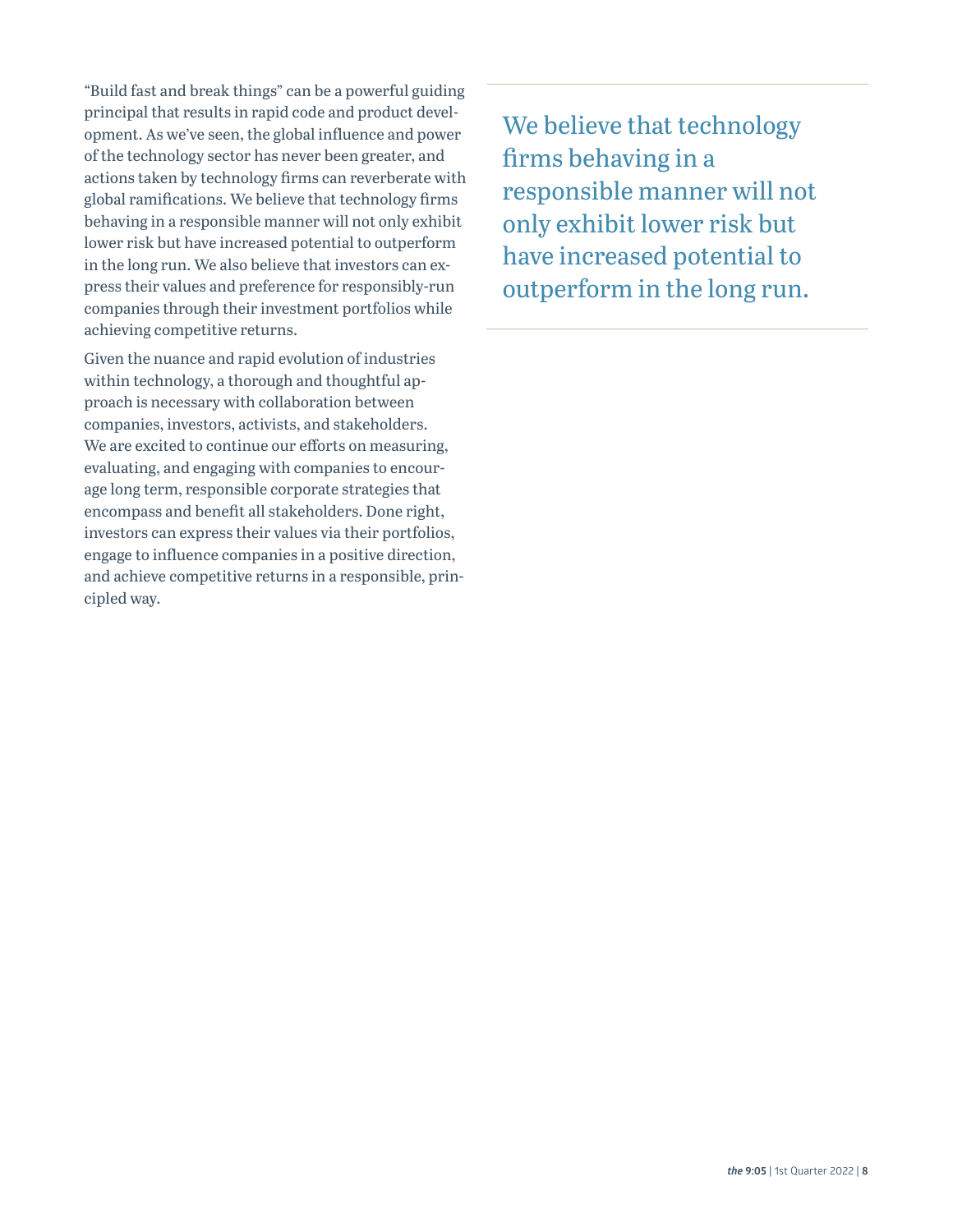## **Closing Brief - Bailard's View on the Economy: We Didn't Start the Fire**

*Jon Manchester, CFA, CFP® (Senior Vice President, Chief Strategist - Wealth Management, and Portfolio Manager - Sustainable, Responsible and Impact Investing) shares his perspective on the changing economic landscape both at home and abroad.* 

Billy Joel's Grammy-nominated hit "We Didn't Start the Fire" was released in September 1989, months after the Soviet Union ended a nearly decade-long occupation of Afghanistan and amidst the steady crumbling of the once formidable USSR empire. At a staccato pace, the song journeys through a historical period that happened to roughly cover the Cold War era, a little over four decades of tumult and strife interwoven with great strides for humanity. Over 30 years later, watching Russian tanks roll into Ukraine—a former Soviet republic—one could imagine the song's timeline stretching forward to encompass a new set of globally momentous events. The fire is clearly still burning, as another Cold War (or worse) seemingly gets underway.

Geopolitical risk is nothing new to the markets, but to see a brutal, unsparing ground war unfold in the digital era is nonetheless highly disconcerting and a shock to the interconnected global economy. It has the potential for long-lasting ramifications: generationaltype economic setbacks for Russia and perhaps even enabler countries. Larry Fink, BlackRock's long-tenured CEO, put it simply in his 2022 letter to shareholders: "…the Russian invasion of Ukraine has put an end to the globalization we have experienced over the last three decades."1 Whether permanent shifts occur in cross-border economic activity remains to be seen. In the short-term, companies and nations are scrambling to distance themselves from Russia. Importantly, the European Union pledged to cut natural gas imports from Russia by two-thirds over the course of 2022, and phase out entirely by 2027.<sup>2</sup>

We have been through a lot over the past 24 months, yet largely we've been here before in some form, whether it's Russia invading or Afghanistan changing

*We didn't start the fire It was always burning, since* 

*the world's been turning*

*We didn't start the fire*

*No, we didn't light it, but we tried to fight it*

— Billy Joel, 1989

hands or even the flu pandemic a century ago. Today's particular mixture of unstable elements may be new, but Billy Joel's lyrics are in a sense timeless, a reminder that progress is at best a rocky road. The financial markets seemed to recognize this in the first quarter, reacting more negatively to news of higher inflation and interest rates than bombs and bloodshed. In fact, the major U.S. equity indices traded higher from the point Russia invaded on February 24 until the quarter ended. The S&P 500 Index gained 5.6% price-only in that timeframe, trimming its Q1 loss after a techdriven selloff to begin 2022, and adding a data point in favor of the old "buy on the cannon" adage.

Markets are sending largely cautionary signals as geopolitical turmoil swirls and investors attempt to divine the future for inflation and interest rates. The U.S. Treasury yield curve – which is more of a straight line

*<sup>1</sup> "Larry Fink's 2022 Chairman's Letter," www.blackrock.com, 3/24/2022*

*<sup>2</sup> "Will the Ukraine War Spell the End of Globalization?", www.nytimes.com, 3/30/2022*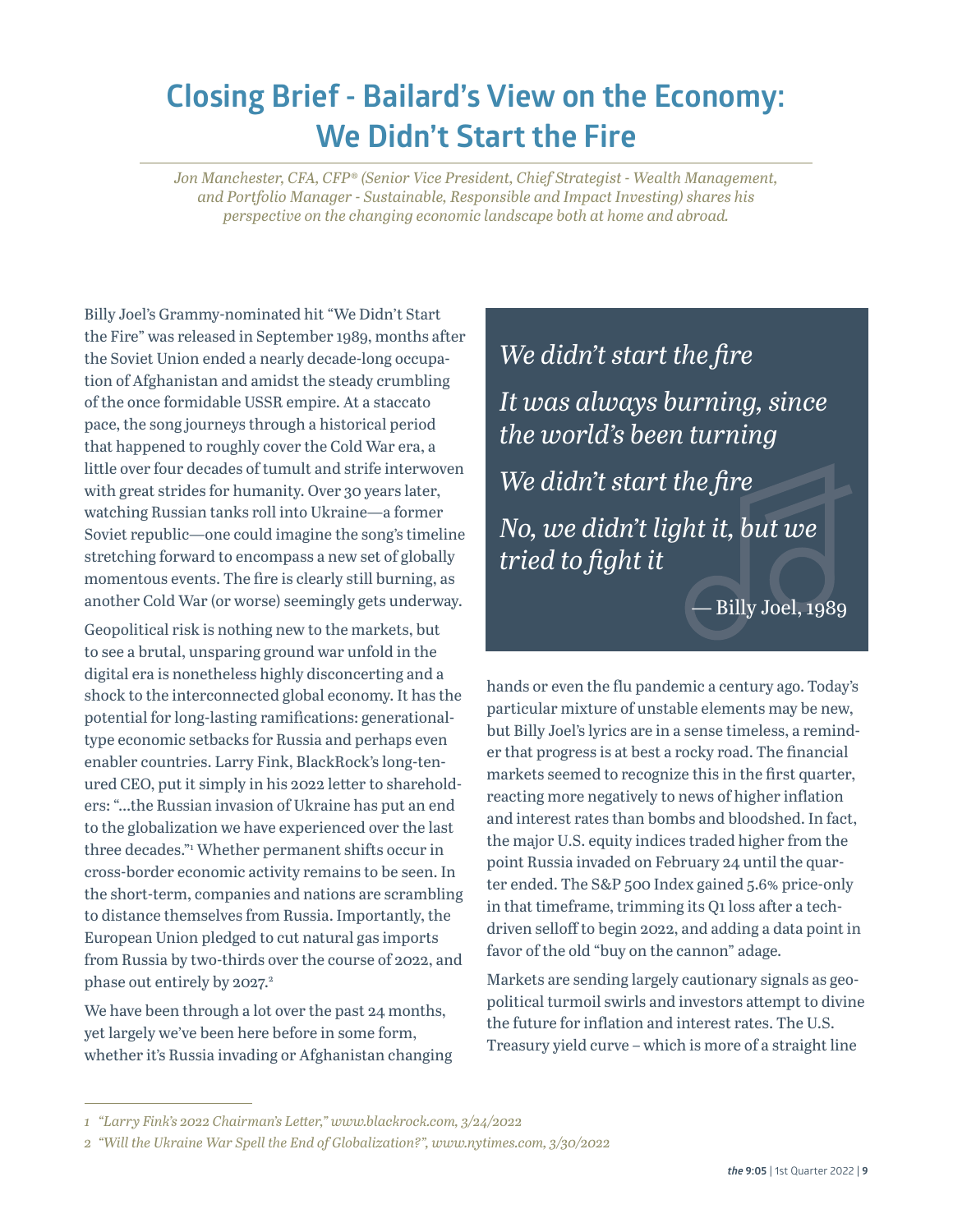

#### **Flattening Out: Comparing the U.S. Treasury Bond Yield Curve to One Year Ago**

at present from two years out – had just 0.11% separating the 30-year and 2-year notes when Q1 finished. Some parts of the curve have inverted recently, meaning the yield offered for the shorter maturity (2-year, e.g.) was higher than the longer maturity (10-year, e.g.). Historically, an inverted yield curve is a recession warning sign, albeit an imperfect one. Investors who fled to the relative safety of bonds suffered historicallypoor returns in the first quarter as rates moved higher: the Bloomberg U.S. Aggregate Bond Index declined 5.9%, its largest quarterly loss since 1980.3

Equity investors were more ambivalent, but ultimately all the major equity indices declined, with international markets faring modestly worse than domestic ones. Value easily outperformed Growth, a continuation of a trend we saw in 2021 within the U.S. mid-cap and small-cap categories, but a reversal for large-cap. Only two S&P 500 sectors rose in the first quarter: Energy and Utilities. West Texas Intermediate (WTI) crude oil jumped 33% to \$100 per barrel, taking the Energy sector along for the ride, after reaching a closing high of

Historically, an inverted yield curve is a recession warning sign, albeit an imperfect one.

almost \$124 earlier in March. Higher crude oil prices translate into elevated input costs across the economy, a headwind for other sectors. Utilities are typically viewed as steady businesses that hold up relatively well in economic slowdowns. Therefore, it wasn't particularly encouraging to see either of those sectors atop the Q1 leaderboard. In addition, the S&P 500 Banks industry group sank 8.1% on a price-only basis, a sign that investors may be assigning a higher probability to a more severe economic slowdown. The Conference Board estimates that U.S. Real GDP (Gross Domestic Product) growth will slow to 3.0% in 2022 from 5.7% last year.4

*<sup>3</sup> "Bond Market Suffers Worst Quarter in Decades," www.wsj.com, 3/31/2022*

*<sup>4</sup> "The Conference Board Economic Forecast for the US Economy,"www.conference-board.org, 3/10/2022*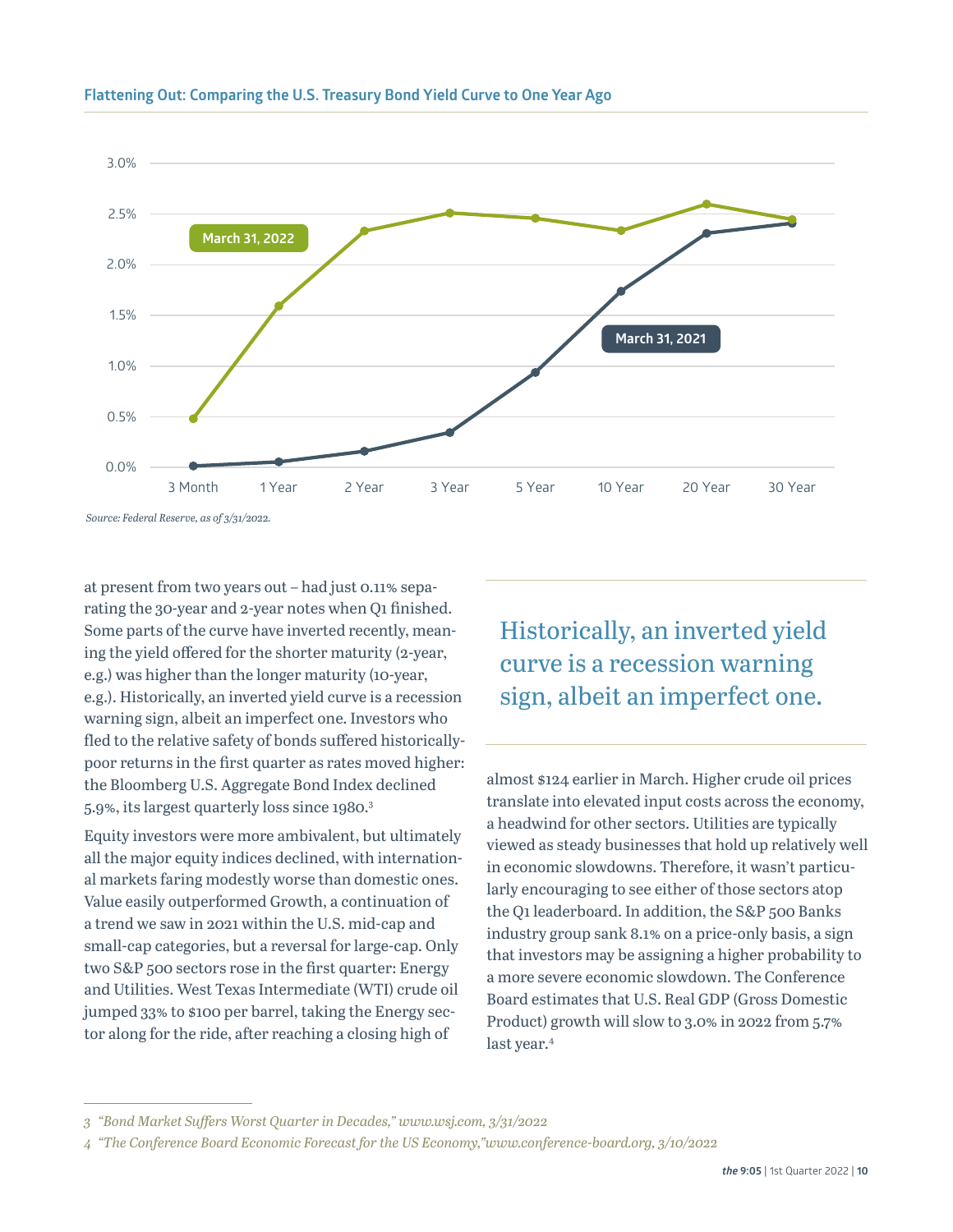## Although not a new phenomenon, shrinkflation tends to increase with cost pressures.

### **Shrinkflation**

The Consumer Price Index (CPI) rose 7.9% in February relative to one year earlier, with Core CPI (ex-food & energy) not far behind at an increase of 6.4%. Inflation hadn't run this hot since January 1982, and higher gasoline prices accounted for about one-third of February's increase. Global supply chain struggles persist, complicated further by war in Ukraine. One bit of good news, at least to economists, is that April 2021 marked the last month of less than 5% year-over-year CPI growth readings, setting up for at least tougher comparisons as 2022 unfolds. That will be of little consolation, however, if inflation continues to become entrenched across the economy.

Of chief concern is wage inflation, which grew at 5.6% year-over-year in February, according to the Bureau of Labor Statistics. Fed Chairman Jerome Powell admitted in March that the job market is "tight to an unhealthy level," with more than 1.7 job openings for every unemployed person. The March 2022 unemployment rate was just 3.6%, nearly identical to the pre-pandemic February 2020 rate of 3.5%. There are encouraging signs regarding labor force participation. The participation rate for the key 25 to 54 years-old demographic continued to edge higher, hitting 82.5 in March, just below the 83.0 level from February 2020. For the 55+ years old cohort, the labor participation rate is likewise heading north, easing some of the "great resignation" worries. If these trends continue, wage inflation should moderate and avoid the dreaded wage-price spiral.

In the meantime, companies continue to find ways to combat rising costs. Last year, Frito-Lay reduced its standard-size Doritos bag by half an ounce, or the equivalent of five chips. The price of the bag remained \$4.29, however. The term for this is shrinkflation, referred to as inflation's "devious cousin" by NPR.5 This practice of package downsizing is common in the food industry, and has been for a long time. Nabisco dropped two ounces from its family size Wheat Thins box, a loss of 28 crackers, and akin to a 14% price increase. Although not a new phenomenon, shrinkflation tends to increase with cost pressures. When online news organization Quartz reached out to Frito-Lay about the scaled-down Doritos bag, a representative said: "Inflation is hitting everyone…we took just a little bit out of the bag so we can give you the same price and you can keep enjoying your chips."6 That sounds like a win-win proposition, until you get to the bottom of the bag and find yourself five chips short of satisfied.

### **Finally Fed Up**

We have liftoff, at last. In March, the Federal Reserve took its first step toward normalizing monetary policy by increasing the target Fed Funds rate to the 0.25% to 0.50% range. This came two years after the Fed slashed the lower end of the target range to 0% in response to the pandemic onset. Prior to the pandemic, the Fed had cut three times in 2019 despite acknowledging at the time that the "labor market remains strong" and with inflation stable – although arguably too low given the Fed's 2% inflation objective.7 The bias has clearly been to support economic growth and allow inflation to move higher, the latter of which was formalized in 2020 via the Fed's new "average inflation targeting" policy.

With inflation now at a 40-year high, naturally there are questions. To be fair to the Fed, they couldn't anticipate the pandemic and the supply chain issues that have resulted. However, it does seem as though the Fed could have moved off their "zero interest rate policy" (ZIRP) last year, with the economy in recovery mode and vaccine adoption reasonably widespread. Maintaining the Fed Funds rate at zero is really meant for emergency periods, economically speaking, and the Fed has perhaps been too cavalier about using this

*<sup>5</sup> "Beware of 'Shrinkflation,' Inflation's Devious Cousin," www.npr.org, 7/6/2021*

*<sup>6</sup> "How companies are hiding inflation without charging you more," www.qz.com, 3/10/2022*

*<sup>7</sup> "Federal Reserve issues FOMC statement," www.federalreserve.gov, 10/30/2019*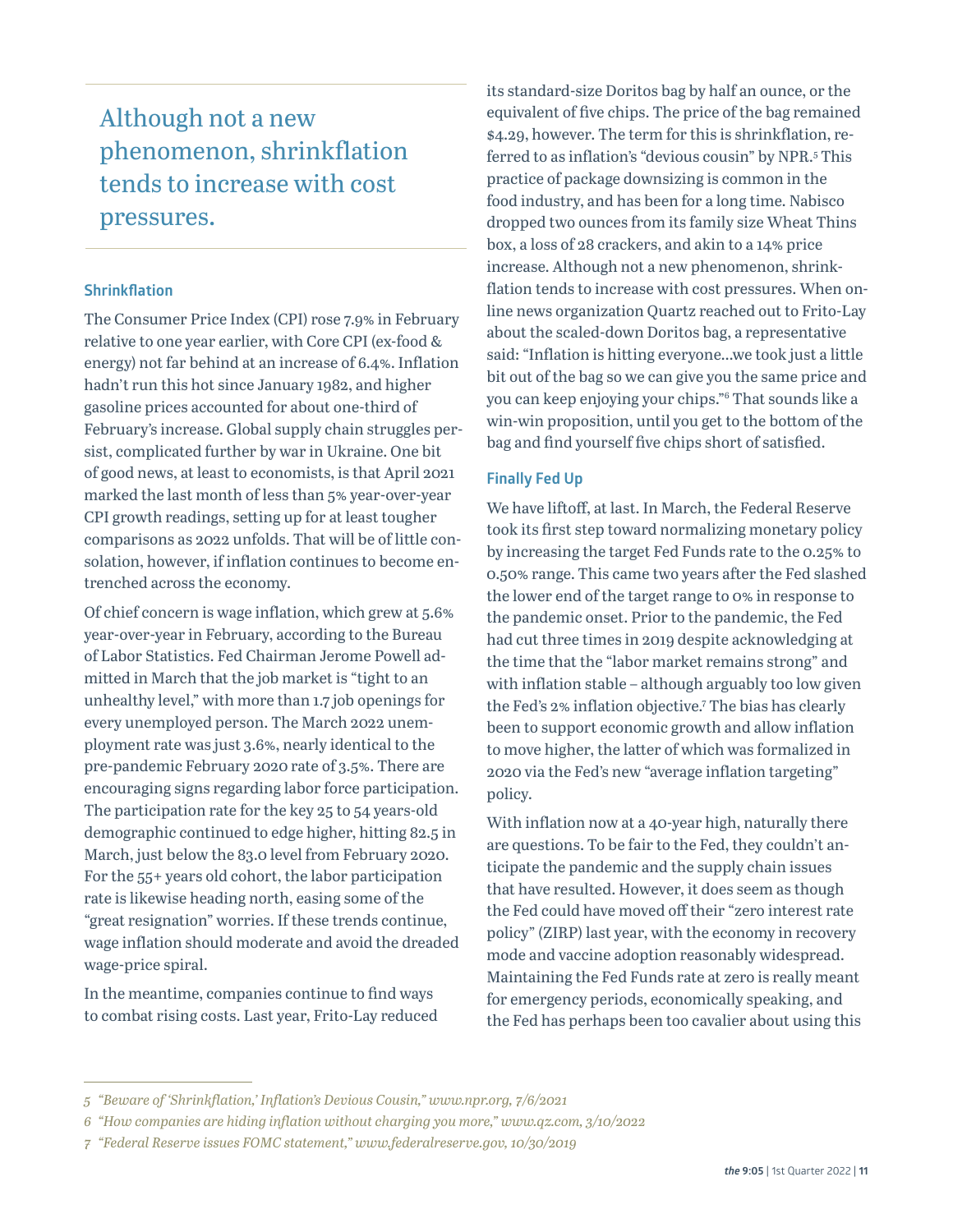approach. They now run the risk of policy error with inflation running ahead of their ability to tame it.

The current expectation is that the Fed raises aggressively over the remainder of 2022, at all six remaining meetings, taking the target range up to 2.25% to 2.50%. Will this be enough to cool down inflation? The bond market thinks so: current rates for inflation-linked U.S. Treasuries imply annual inflation of 3.4% over five years compared to 5.6% over the next year.<sup>8</sup> Chairman Powell pointed to several "soft landings" of the past, instances where rates were raised without tipping the economy into recession. Raymond James economist Scott Brown noted that tighter monetary policy won't do much to help the supply chain, but demand should be slowed, and with aggressive Fed action required the economy may slow more than intended.9

A high inflation, slow growth economic environment would likely prove challenging for equity and bond investors alike. Corporate earnings have been resilient thus far, with S&P 500 Index operating earnings projected to climb 8% this year to \$225 per share. Based on that estimate, the Index traded at a still lofty 20x forward earnings when Q1 wrapped up. With inflation running hot and interest rates presumably heading higher, we should see U.S. large-cap valuations go lower, leaving it up to corporate profits to maintain pace. Equity valuations in other categories remain more favorable, with the S&P MidCap 400 Index, S&P SmallCap 600 Index, and MSCI EAFE Index all clustered around 14x forward earnings. The MSCI Emerging Markets Index trades at closer to 12x earnings.

Following three straight years of strong returns, equities may need a breather in 2022. The odds of a recession are on the rise yet remain low in the short-term. New fires will break out as the world is turning, testing the altered global economy's resilience and the tools we have to fight them.

A high inflation, slow growth economic environment would likely prove challenging for equity and bond investors alike.

*<sup>8</sup> Source: Bloomberg, US Breakeven 1 Year and the US Breakeven 5 Year indices, as of 3/31/2022*

*<sup>9</sup> "Weekly Economic Monitor – Soft Landings Are Hard," www.raymondjames.com, 3/25/2022*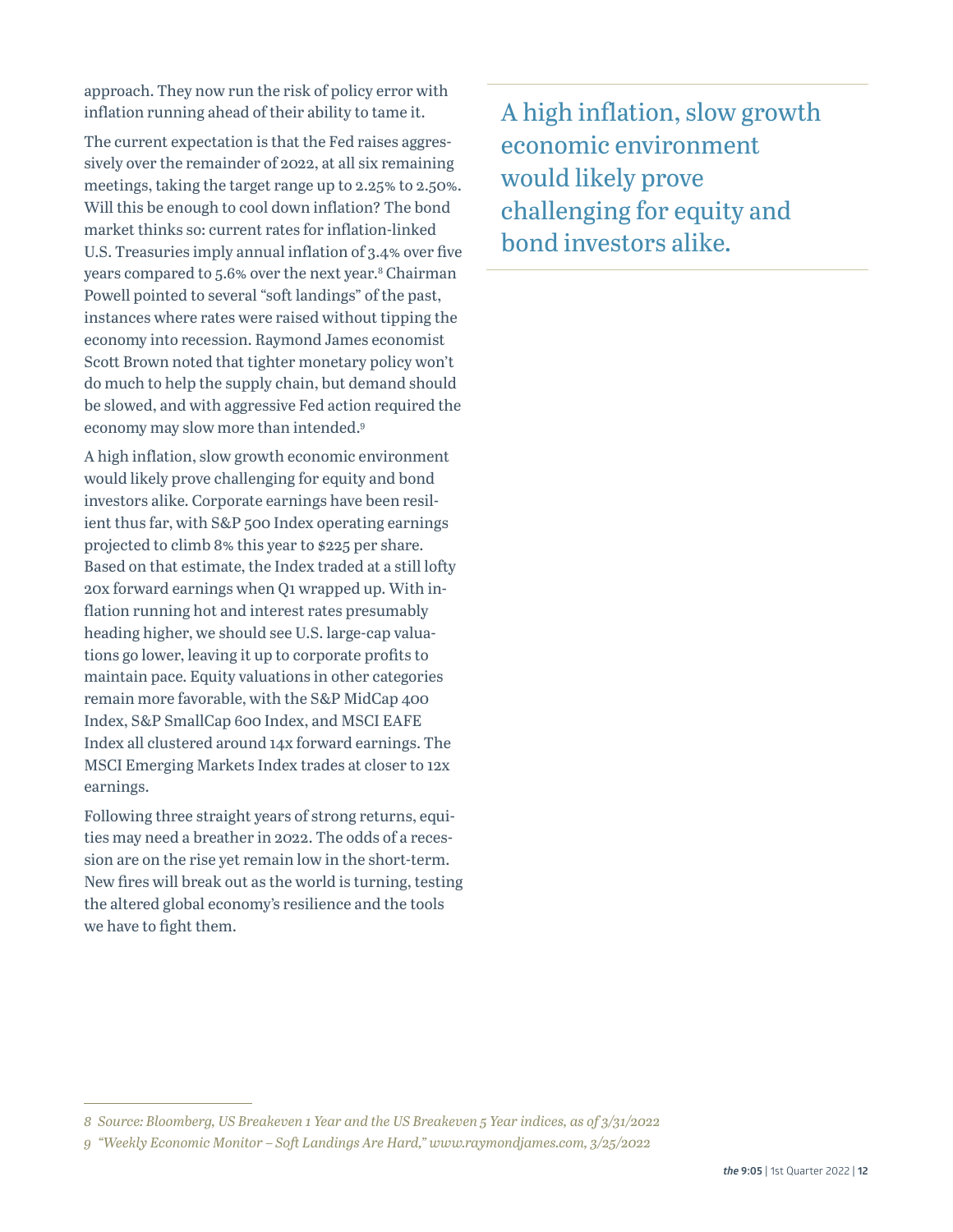# **Q1 2022 World Events**  WITH THE **S&P 500 Index** AS THE BACKDROP

Chart Title **Source: Bloomberg, Bailard. Past performance is no indication of future results. All investments involvements of loss.**<br> **Source: Bloomberg, Bailard. Past performance is no indication of future results. All investments in** *January 27: U.S. real GDP growth for 2021 came in at 5.6%, the January 3: Apple briefly held the mantle of the first company with a \$3 trillion market cap, but lost the title as equities swooned. January 4: Omicron cases in the U.S. reach more than 1 million per day. January 5: North Korea successfully conducted hypersonic missile tests, an area where the U.S. lags badly. February 24: Russia launched an invasion of Ukraine, quickly leading to a broad range of sanctions by Western countries. too. January 12: Year-over-year inflation in the U.S. hit 7%, its highest level in 40 years. January 7: U.S. technology stocks had their worst start to a year since 2008, led by inflation and interest rate fears. January 19: Russia troops on the Ukrainian border now number 100,000.*

*March 1: Major oil companies suspend new investment in Russia; in late March, they announce ending oil and gas purchases from Russia by year-end.*

*March 7: Russia's aggressions are creating strange bedfellows: the U.S. has reached out to Venezuela, Germany to Qatar, Israel to Turkey, and the U.K. to Saudi Arabia.*

> *March 27: Chinese authorities lock down Shanghai, the world's third most populous city, as COVID spreads.*

*March 15: The Fed raised rates by 0.25%, the beginning of a cycle that could drive short rates above 3%. Quantitative tapering appears in the cards,* 

*January 20: Yearover-year inflation in the European Union reached 5%, the highest level in the EU's history.*

3,500 3,700 3,900 4,100 4,300 4,500 4,700 4,900

4,900

4,700

*highest level since 1984. With Ukraine tensions rising, expectations for 2022 growth are waning.*

*March 31, 2022: In the largest European refugee crisis since WWII; as many as 10 million Ukrainians are displaced with up to 4 million having left their home country.*

> *The dollar rose against sharply against all major currencies (except those of commodity exporters) during Q1.*

 $1-\frac{7}{6}$ 

 $\cdot$ e Jan-2022 Feb-2022 Mar-2022

 $\overline{1}$  $\frac{2}{2}$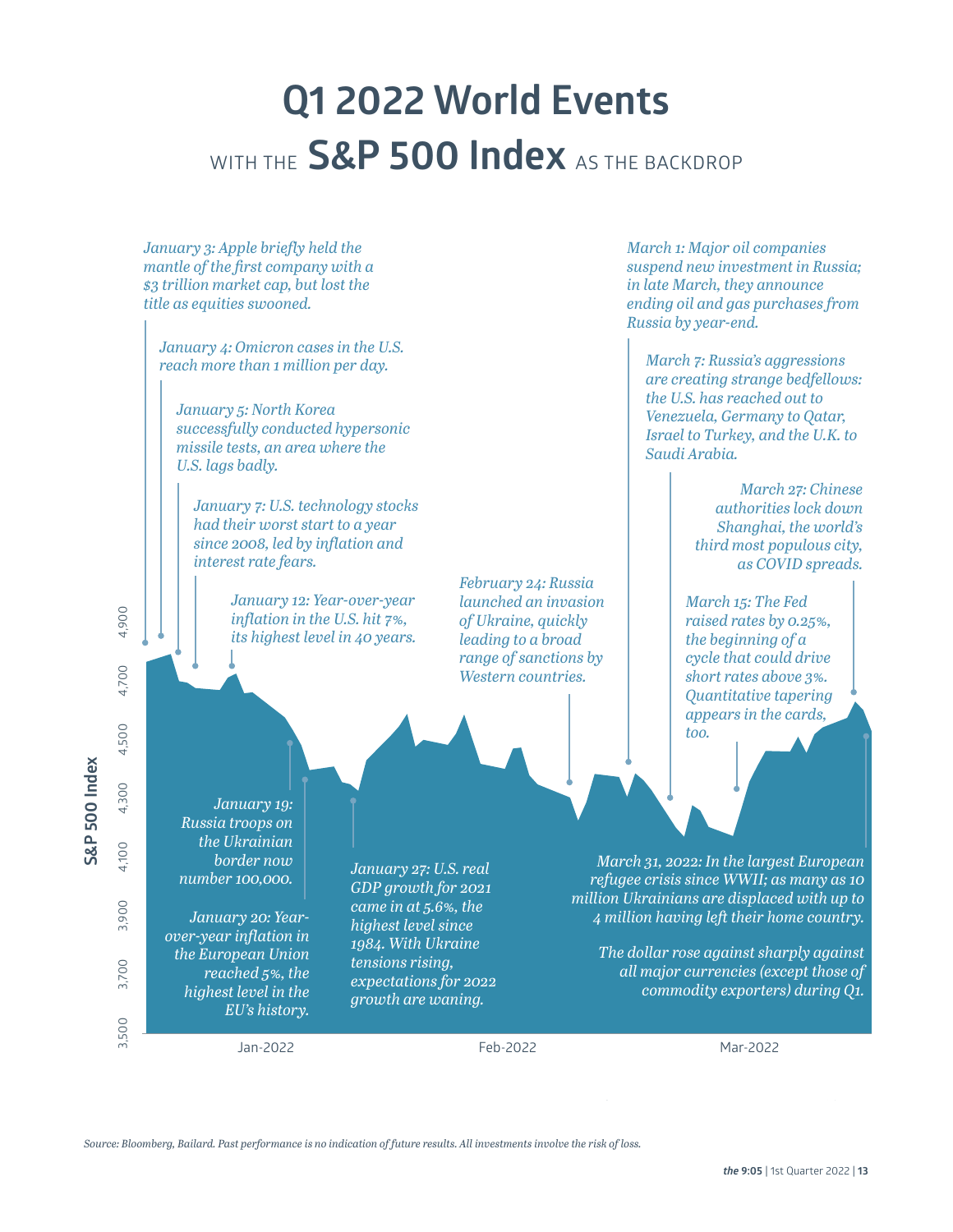# **Market Performance As of March 31, 2022**

| <b>U.S. Interest Rates</b> | 6/30/2021 | 9/30/2021 | 12/31/2021 | 3/31/2022 |
|----------------------------|-----------|-----------|------------|-----------|
| <b>Cash Equivalents</b>    |           |           |            |           |
| 90-Day Treasury Bills      | 0.04%     | 0.04%     | 0.04%      | 0.50%     |
| Federal Funds Target       | 0.25%     | 0.25%     | 0.25%      | 0.50%     |
| <b>Bank Prime Rate</b>     | 3.25%     | 3.25%     | 3.25%      | 3.50%     |
| Money Market Funds         | 0.01%     | 0.01%     | 0.01%      | 0.17%     |
| <b>Bonds</b>               |           |           |            |           |
| 10-Year U.S. Treasury      | 1.47%     | 1.49%     | 1.51%      | 2.34%     |
| 10-Year AA Municipal       | 1.20%     | 1.24%     | 1.14%      | 2.49%     |
| Source: Bloomberg, L.P.    |           |           |            |           |

| U.S. Bond Market Total Returns (US\$) through 3/31/2022 | <b>QUARTER</b> | <b>SIX MONTHS</b> | YEAR TO DATE | <b>ONE YEAR</b> |
|---------------------------------------------------------|----------------|-------------------|--------------|-----------------|
| <b>U.S. Bonds</b>                                       |                |                   |              |                 |
| Bloomberg Barclays U.S. Treasury Index                  | $-5.58%$       | $-5.41%$          | $-5.58%$     | $-3.67%$        |
| Bloomberg Barclays U.S. Corporate Index                 | $-7.69%$       | $-7.48%$          | $-7.69\%$    | $-4.20%$        |
| Bloomberg Barclays U.S. Aggregate Index                 | $-5.93%$       | $-5.92\%$         | $-5.93%$     | $-4.15%$        |
| Bloomberg Barclays U.S. 1-15 Municipal Blend Index      | $-5.33%$       | -4.97%            | $-5.33\%$    | $-4.21%$        |
| Source: Bloomberg, L.P.                                 |                |                   |              |                 |

| Global Stock Market Total Returns (US\$) through 3/31/2022     | <b>QUARTER</b> | <b>SIX MONTHS</b> | YEAR TO DATE | <b>ONE YEAR</b> |
|----------------------------------------------------------------|----------------|-------------------|--------------|-----------------|
| <b>U.S. Stocks</b>                                             |                |                   |              |                 |
| S&P 500 Index                                                  | $-5.21%$       | 5.91%             | $-5.21%$     | 15.63%          |
| Morningstar U.S. Small Value Index                             | 0.85%          | 7.64%             | 0.85%        | 11.67%          |
| Morningstar U.S. Small Growth Index                            | $-14.22\%$     | $-13.93\%$        | $-14.22%$    | $-13.87%$       |
| Morningstar U.S. Large Growth Index                            | $-13.73%$      | $-10.44%$         | $-13.73%$    | 5.79%           |
| Morningstar U.S. Large Value Index                             | 1.19%          | 10.10%            | 1.19%        | 13.61%          |
| <b>International Stocks</b>                                    |                |                   |              |                 |
| MSCI EAFE (Europe, Australasia, Far East) Index, net dividends | $-5.91%$       | $-3.38%$          | $-5.91%$     | 1.16%           |
| MSCI Emerging Markets, net dividends                           | $-6.97%$       | $-8.20%$          | $-6.97\%$    | $-11.37%$       |
| Sources: Bloomberg, L.P. and Morningstar Direct                |                |                   |              |                 |

| Alternatives (US\$) through 3/31/2022   | <b>QUARTER</b> | <b>SIX MONTHS</b> | YEAR TO DATE | <b>ONE YEAR</b> |
|-----------------------------------------|----------------|-------------------|--------------|-----------------|
| NFI-ODCE Index*                         | 7.97%          | 16.58%            | 7.97%        | 29.19%          |
| Gold Spot                               | 5.92%          | 10.27%            | 5.92%        | 13.45%          |
| WTI (West Texas Intermediate) Crude Oil | 31.81%         | 33.65%            | 31.81%       | 69.51%          |

*Sources: Bloomberg, the National Council of Real Estate Investment Fiduciaries*

*\*Q1 2022 data not yet released. The first quarter return assumed to be same as the Q4 2021 return.*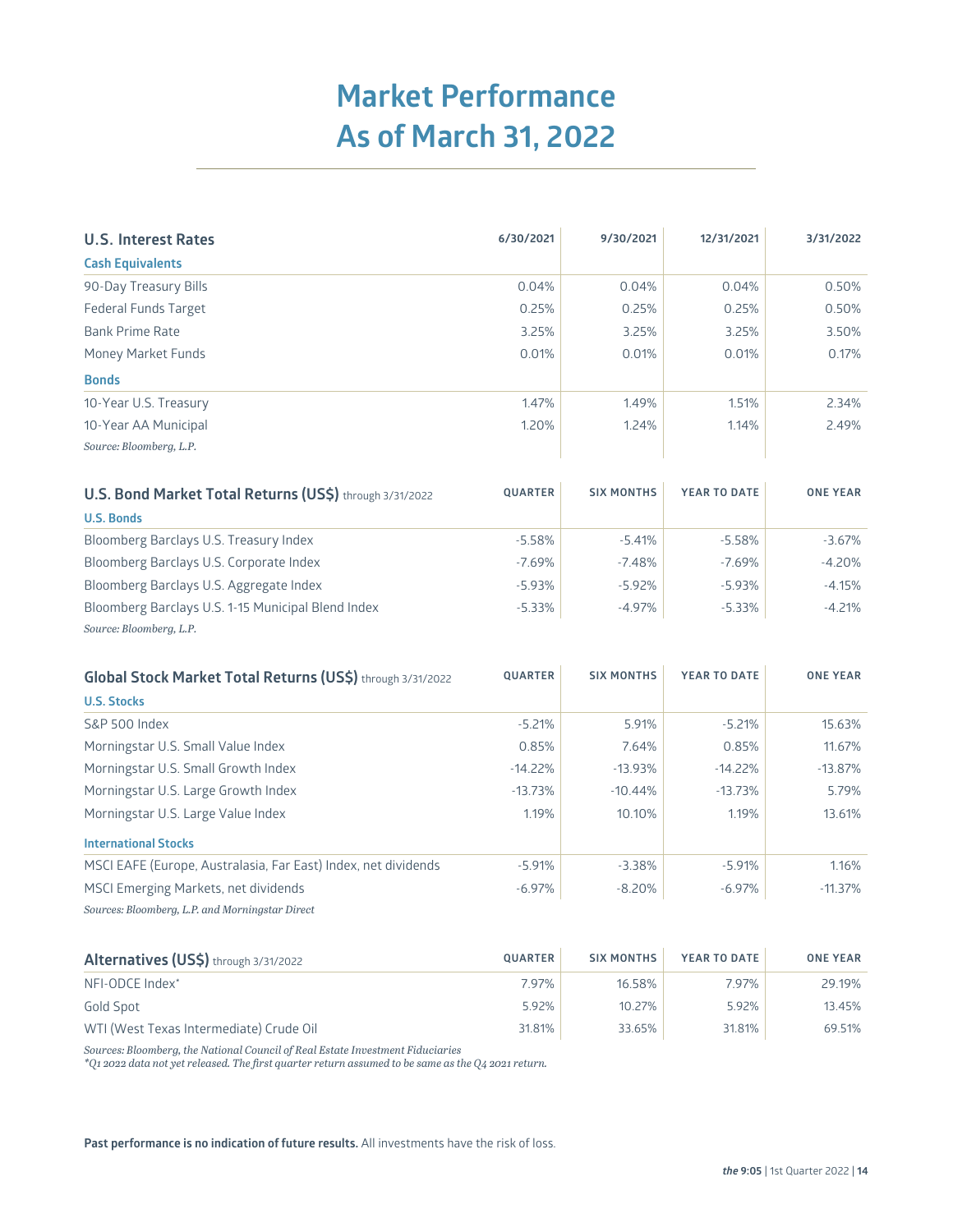### **DISCLOSURES**

*the 9:05* is produced by the Asset Management Group of Bailard, Inc. The information in this publication is based primarily on data available as of March 31, 2022 and has been obtained from sources believed to be reliable, but its accuracy, completeness, and interpretation are not guaranteed. We do not think it should necessarily be relied on as a sole source of information and opinion.

This publication has been distributed for informational purposes only and is not a recommendation of, or an offer to sell or solicitation of an offer to buy any particular security, strategy, or investment product. It does not take into account the particular investment objectives, financial situations, or needs of individual clients. Any references to specific securities are included solely as general market commentary and were selected based on criteria unrelated to Bailard's portfolio recommendations or the past performance of any security held in any Bailard account. All investments have risks, including the risks that they can lose money and that the market value will fluctuate as the stock and bond markets fluctuate. Asset class specific risks include but are not limited to: 1) interest rate, credit, and liquidity risks (bonds); 2) style, size, and sector risks (U.S. stocks); 3) increased risk relative to U.S. stocks due to economic or political instability, differences in accounting principles, and fluctuating exchange rates – with heightened risk for emerging markets and even higher risks for frontier markets (international stocks); and 4) fluctuations in supply and demand, inexact valuations, and illiquidity (real estate). Biotech stocks are not suitable for all investors and are significantly riskier than the stock market for reasons including the higher risks of investing in newer, less well-financed companies as well as the potential for clinical failures, regulatory approval setbacks, commercialization problems, and loss of exclusivity/patent expiration. Certain countries (particularly emerging and frontier markets) can have higher transaction costs and greater illiquidity than the U.S. The volatility of real estate may be understated due to inexact and infrequent valuations. Real estate has significant risks and is not suitable for all investors. There is no guarantee that any investment strategy will achieve its objectives. Charts and performance information portrayed in this newsletter are not indicative of the past or future performance of any Bailard product, strategy, or account unless otherwise noted. Market index performance is presented on a total return basis (assuming reinvestment of dividends) unless otherwise noted. **Past performance is no guarantee of future results. All investments have the risk of loss.** This publication contains the current opinions of the authors and such opinions are subject to change without notice. Bailard cannot provide investment advice in any jurisdiction where it is prohibited from doing so.

*the 9:05* is published four times a year by Bailard, Inc., 950 Tower Lane, Suite 1900, Foster City, California 94404- 2131. (650) 571-5800. www.bailard.com. Publication dates vary depending upon the availability of critical data, but usually fall in the first month of each new quarter.